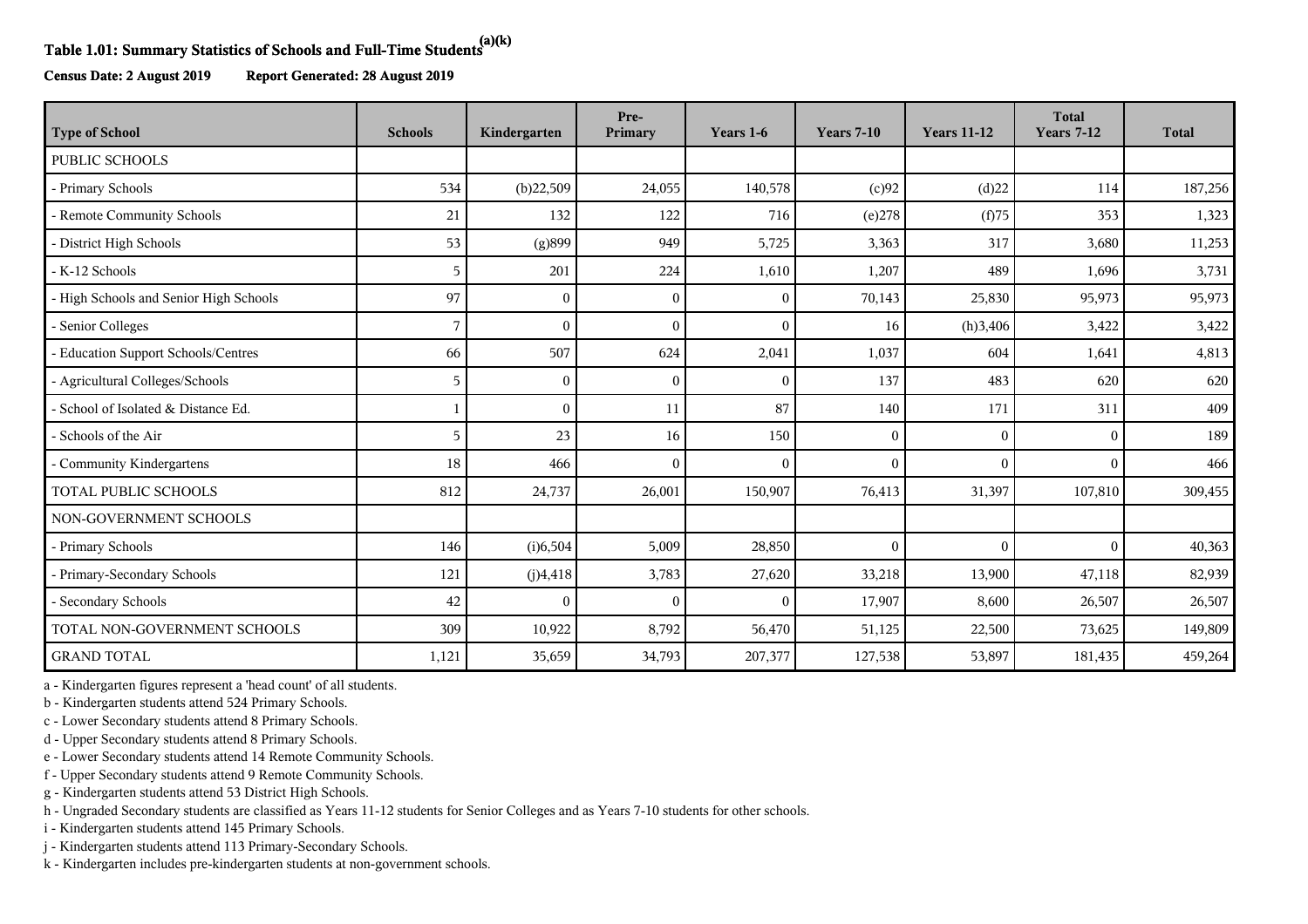## **Table 1.01: Summary Statistics of Metropolitan Schools and Full-Time Students(a)(k)**

**Census Date: 2 August 2019 Report Generated: 28 August 2019**

| <b>Type of School</b>                  | <b>Schools</b> | Kindergarten | Pre-<br>Primary | Years 1-6    | <b>Years 7-10</b> | <b>Years 11-12</b> | <b>Total</b><br><b>Years 7-12</b> | <b>Total</b> |
|----------------------------------------|----------------|--------------|-----------------|--------------|-------------------|--------------------|-----------------------------------|--------------|
| <b>PUBLIC SCHOOLS</b>                  |                |              |                 |              |                   |                    |                                   |              |
| - Primary Schools                      | 353            | $(b)$ 18,318 | 19,439          | 113,182      | (c)0              | (d)0               | $\Omega$                          | 150,939      |
| - District High Schools                | 2              | $(g)$ 116    | 113             | 679          | 654               | $\Omega$           | 654                               | 1,562        |
| - K-12 Schools                         |                | 38           | 55              | 447          | 331               | 153                | 484                               | 1,024        |
| - High Schools and Senior High Schools | 69             | $\Omega$     | $\left($        | $\mathbf{0}$ | 55,789            | 20,986             | 76,775                            | 76,775       |
| - Senior Colleges                      | 5              |              |                 | $\mathbf{0}$ | 16                | (h)2,328           | 2,344                             | 2,344        |
| - Education Support Schools/Centres    | 53             | 481          | 604             | 1,872        | 864               | 508                | 1,372                             | 4,329        |
| - School of Isolated & Distance Ed.    |                | $\Omega$     | 11              | 87           | 140               | 171                | 311                               | 409          |
| - Community Kindergartens              | 15             | 342          |                 | $\theta$     | $\theta$          | $\Omega$           | $\Omega$                          | 342          |
| TOTAL PUBLIC SCHOOLS                   | 499            | 19,295       | 20,222          | 116,267      | 57,794            | 24,146             | 81,940                            | 237,724      |
| NON-GOVERNMENT SCHOOLS                 |                |              |                 |              |                   |                    |                                   |              |
| - Primary Schools                      | 99             | (i)5,288     | 4,042           | 23,121       | $\mathbf{0}$      | $\mathbf{0}$       | $\theta$                          | 32,451       |
| - Primary-Secondary Schools            | 82             | (j)3,598     | 3,086           | 22,677       | 28,699            | 12,586             | 41,285                            | 70,646       |
| - Secondary Schools                    | 32             | $\Omega$     | 0               | $\mathbf{0}$ | 14,737            | 7,567              | 22,304                            | 22,304       |
| TOTAL NON-GOVERNMENT SCHOOLS           | 213            | 8,886        | 7,128           | 45,798       | 43,436            | 20,153             | 63,589                            | 125,401      |
| <b>GRAND TOTAL</b>                     | 712            | 28,181       | 27,350          | 162,065      | 101,230           | 44,299             | 145,529                           | 363,125      |

a - Kindergarten figures represent a 'head count' of all students.

b - Kindergarten students attend 350 Primary Schools.

c - Lower Secondary students attend 0 Primary Schools.

d - Upper Secondary students attend 0 Primary Schools.

e - Lower Secondary students attend 0 Remote Community Schools.

f - Upper Secondary students attend 0 Remote Community Schools.

g - Kindergarten students attend 2 District High Schools.

h - Ungraded Secondary students are classified as Years 11-12 students for Senior Colleges and as Years 7-10 students for other schools.

i - Kindergarten students attend 98 Primary Schools.

j - Kindergarten students attend 76 Primary-Secondary Schools.

k - Kindergarten includes pre-kindergarten students at non-government schools.